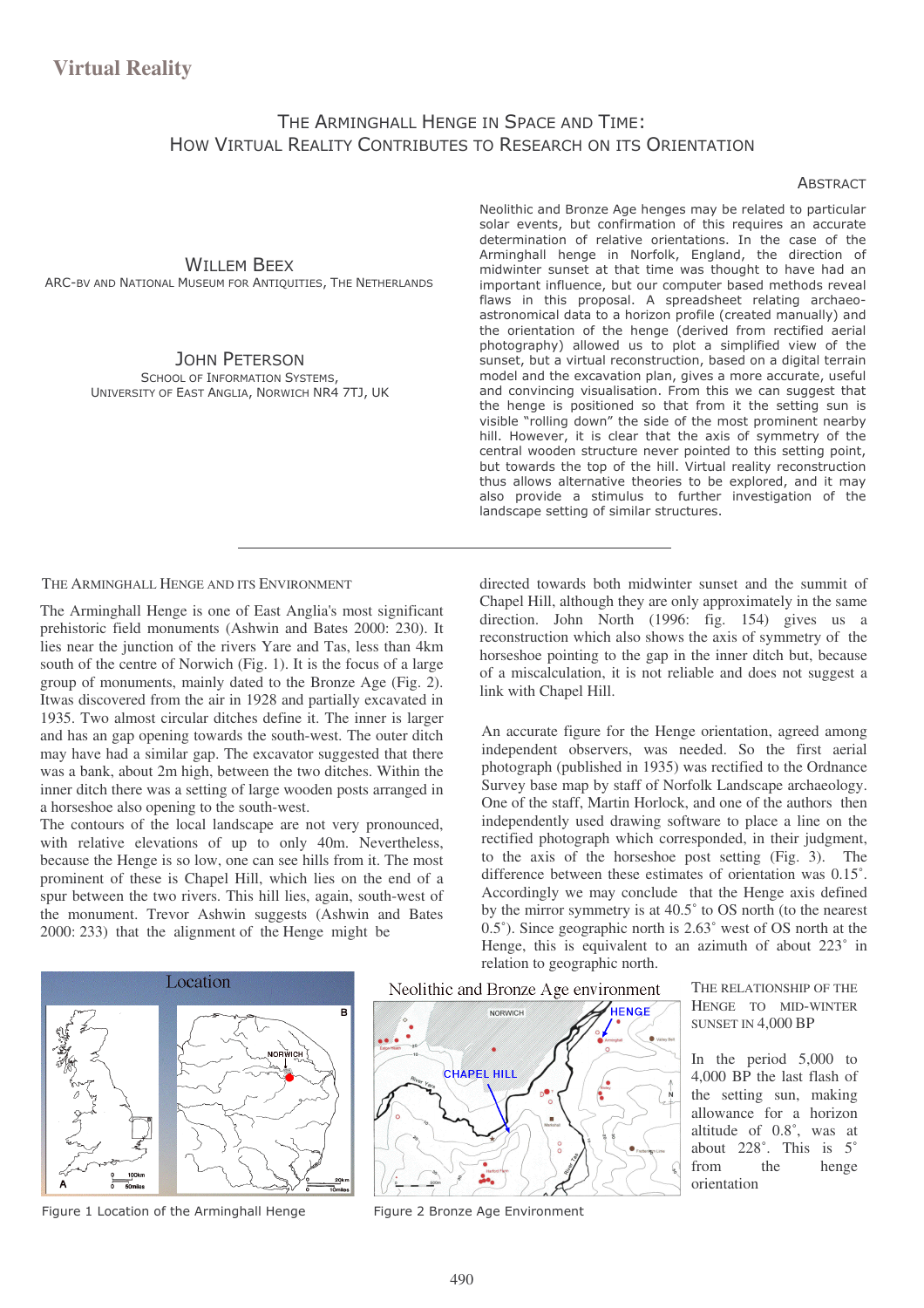so it is difficult to see a connection between the two unless we consider features of wider landscape, adopting the approach taken by (Freeman and Freeman 2001) in the case of Stonehenge. Using their approach, horizon profiles were constructed by drawing rays on the OS map from the centre of the henge and measuring the heights of points along those rays. Calculation then gave the (angular) altitudes, and hence the maximum altitude, along those rays.

to the well known case of Croagh Patrick (see http://www.carrowkeel.com/sites/croaghpatrick/reek2.html).

This suggests that the site of the Henge was chosen, perhaps many years before the Henge was built, because it was a place from which such a thing could be seen. It may be one reason why this Henge is so low lying. Only from such positions can hills be seen



Figure 2 Rectified Aerial Photograph and Figure 4 Orientations compared base map

© Crown Copyright Ordnance Survey. All rights reserved

A modified form of the Freemans' calculations gives, for midwinter sunset, a relationship between the apparent altitude of the sun's centre, h (for  $h < 4^{\circ}$ ), and its azimuth. They are approximately related by a straight line

| $h =$ | $\cos O \cos 1 + \sin e$          | $+r$                                                                                                                                               |
|-------|-----------------------------------|----------------------------------------------------------------------------------------------------------------------------------------------------|
|       | Sin 1                             |                                                                                                                                                    |
| Where | Ő<br>e<br>r<br>due to refraction. | is the azimuth of the sun's centre,<br>is the observer's latitude,<br>is the obliquity of the ecliptic and<br>is the increase in apparent altitude |

A spreadsheet performing these calculations was validated by checking its results against those for Stonehenge given by John North. By trial and error it was established that a value for the refraction of 0.0081 radians gave the best fit of spreadsheet values to those published.

The spreadsheet values for the sun's path were drawn as a graph; the horizon profiles were also included. The date could be altered to affect the obliquity of the ecliptic and hence the sun's path. This showed that in 5,000 BP disc of the setting midwinter sun would have seemed to pass down the right hand (northern) side of Chapel Hill and be "eaten" by the angle between it and the far horizon (fig. 4). Like the Freemans, we tried to observe this on the ground, making an allowance for the change of about 1.5˚ in sunset azimuth over 5,000 years. This could not be done from the monument itself because a high hedge obscured the view. However, a line was drawn on the map from the Henge centre, at the appropriate angle. From the point where this line intersects a road, nearer to Chapel Hill, the "roll down" of the sun could be observed near midwinter, 2002. Such an effect can be compared

A more accurate model of the environment of the Henge required sufficiently accurate data on the elevation of the land surface within a radius of about five kilometres. Modern techniques such as photogrammetry were of little use, even if detailed aerial photographs had

been available; half of the surrounding landscape is covered by modern day Norwich. Therefore the data had to come from contour lines at five-metre interval on 1:10, 000 OS maps. These maps have some disadvantage for areas with small differences in altitude, such as the flood plain of the rivers 1 , but provide enough information for the reconstruction of Chapel Hill, whose prominence as seen from the henge is a key feature of the landscape.

The maps were digitised in a CAD application including their attribute data. The accuracy of this digitising was somewhat less than three metres which, for our purpose, is well within the maximum allowed tolerance<sup>2</sup>. The spatial data was then transferred to Surfer<sup>3</sup>, which is probably the best software for creating a Digital Terrain Model (DTM). Its algorithms and parameters allowing for controlled and detailed processing of contour lines. They can be input as exact data and smoothed. For this the search radius, the distance over which data points are allowed to influence each other, is important. For example, the valley of the river Yare must not be smoothed because of measurements taken from a hill two kilometres away. Anisotropy, the irregularity of the landscape, must also be considered. In simple terms, there are two rivers cutting through the hills, which have generated the overall shape of the hillsides.

Experience showed which methods and parameters were most appropriate in this case. The commonly used Triangulation with Linear Interpolation (TIN) approach is not well suited for interpreting this type of data. A DTM produced in this way for the Arminghall Henge area produces a rather terrace-shaped landscape which does not convincingly reproduce the actual shape of the one significant hill. It gives it a flat top, even if smoothing is allowed for. Kriging seems more appropriate. The default application of this algorithm in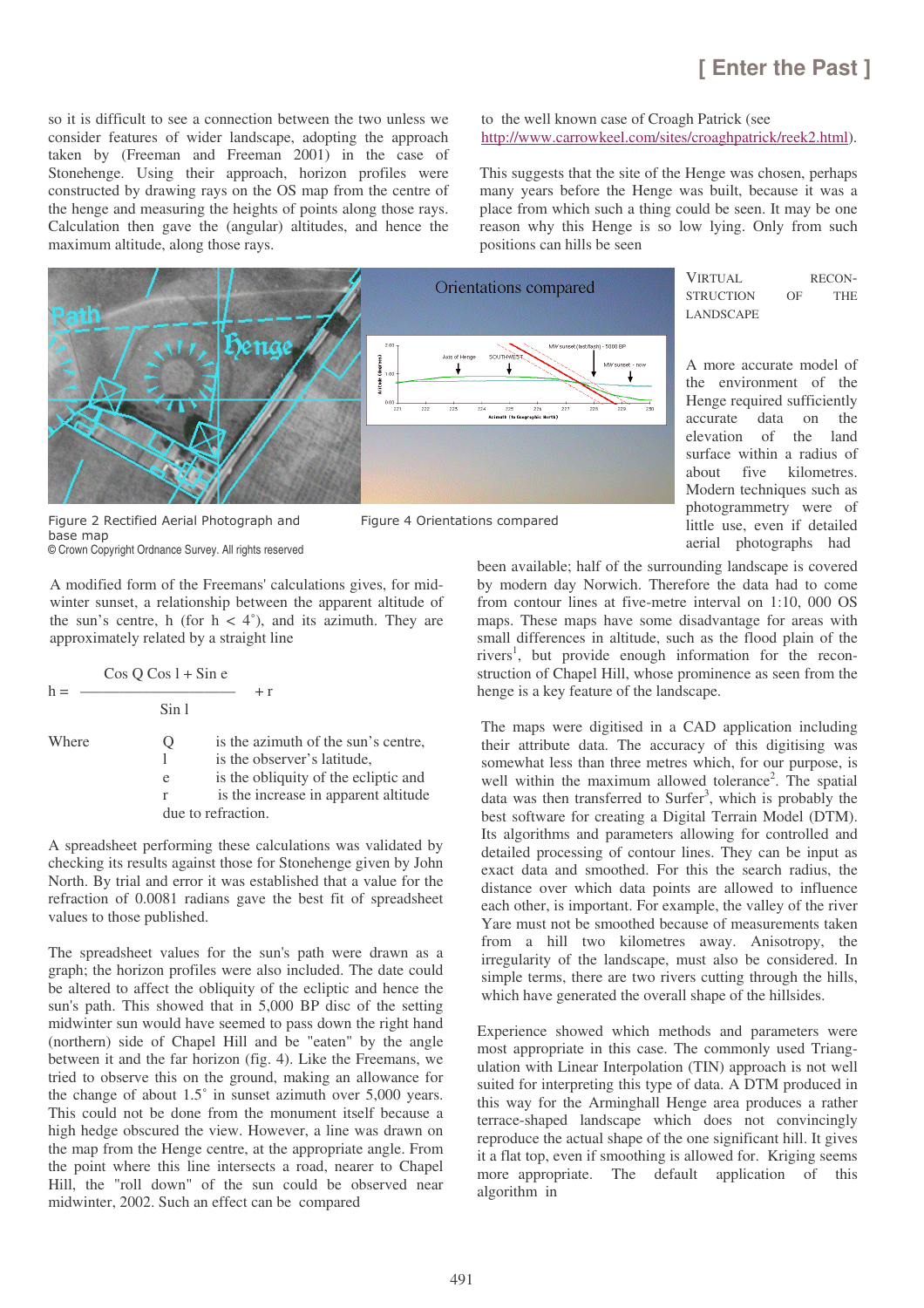# **Virtual Reality**



The most significant part of creating the animation involved adjustment of the background sky and the overall lighting. This took some trial and error - reducing ambient light and smoothly inserting a dusk

Figure 5 DEM created in Surfer 8 Transford and the head and the head and the head at  $\frac{1}{2}$  Figure 6 Building the head © Crown Copyright Ordnance Survey. All rights reserved

Surfer produces a model of the environment of Arminghall Henge which compares favourably with visual observation and photographs of the actual landscape. However, contour lines at five metre interval still lacked some detail needed to give a true profile to Chapel Hill. Adding valid additional data rectified this. The other problem was the tendency of the Kriging method to insert irregularities if the distance between two contour lines is more than ten times the size of the DTM mesh. This problem could be solved by using a custom-made variogram, despite the problems associated with creating this, about which the Surfer manual is quite explicit. The DTM of the Arminghall Henge environment was then prepared for modelling and animation (fig. 5). This required a custommade LISP-routine in AutoCAD, capable of reading Surfer grid-files.

Meanwhile, using a CAD program, the henge itself was reconstructed from the excavation plans, while correcting the north to the real world situation (fig. 6). When the basic model was considered to be correct, it was imported into the rendering and animation program. The trajectory of the sun 4000 years ago was then recreated. Using positions calculated by astronomical software (4), a series of sightlines was plot-

ted, identifying vertices of an arc from pre-sunrise till a few hours after sunset. A Bezier curve, through these vertices, allowed for a smooth path for a virtual sun to follow.



With all the different elements available in the 3dmodelling application, textures,

Figure 7 Adding textures and shades Figure 8 Creating the sunset © Crown Copyright Ordnance Survey. All rights reserved © Crown Copyright Ordnance Survey. All rights reserved

daylight effects, animation and post-production were added. Since midwinter sunset was to be simulated no summer textures had to be added to the ground surface and we could assume that at this particular midwinter it had snowed. An appropriate texture, onto which a "bump-map" was placed with a fractal algorithm, produced a snowy landscape (fig. 7).

The DTM also provides data which could can be used for further research. For example, there is another feature with a double circular ditch lying at the foot of Chapel Hill on its northern side. This may be another henge. Was it positioned so that a midsummer sunrise event was visible to the Northeast, over the hill on the south side of the Yare valley?

background sky and other effects - to obtain a convincing view of sunset

(fig. 8).

The appearance of the sun itself was done by adding lensflare effects and the midwinter 2002 photograph provided good reference information, especially for the apparent size of the sun in relation to the horizon. Changing the background from a blue into a dusk-coloured sky was done by using a gradient bitmap, a few times larger than the intended area of the background. This bitmap was then slowly moved upward during the animation, giving the impression of an atmosphere turning from blue into pink/orange.

### THE VALUE OF VR RECONSTRUCTION

The VR reconstruction provides confirmation of the phenomenon modelled by the spreadsheet approach, but it has the great advantage that additional information can be presented that is not easily available in graphics and plans . This makes the results of the research on the orientation of the Henge much more understandable. Those to whom we are trying to communicate our ideas can be more confident that they are soundly based.